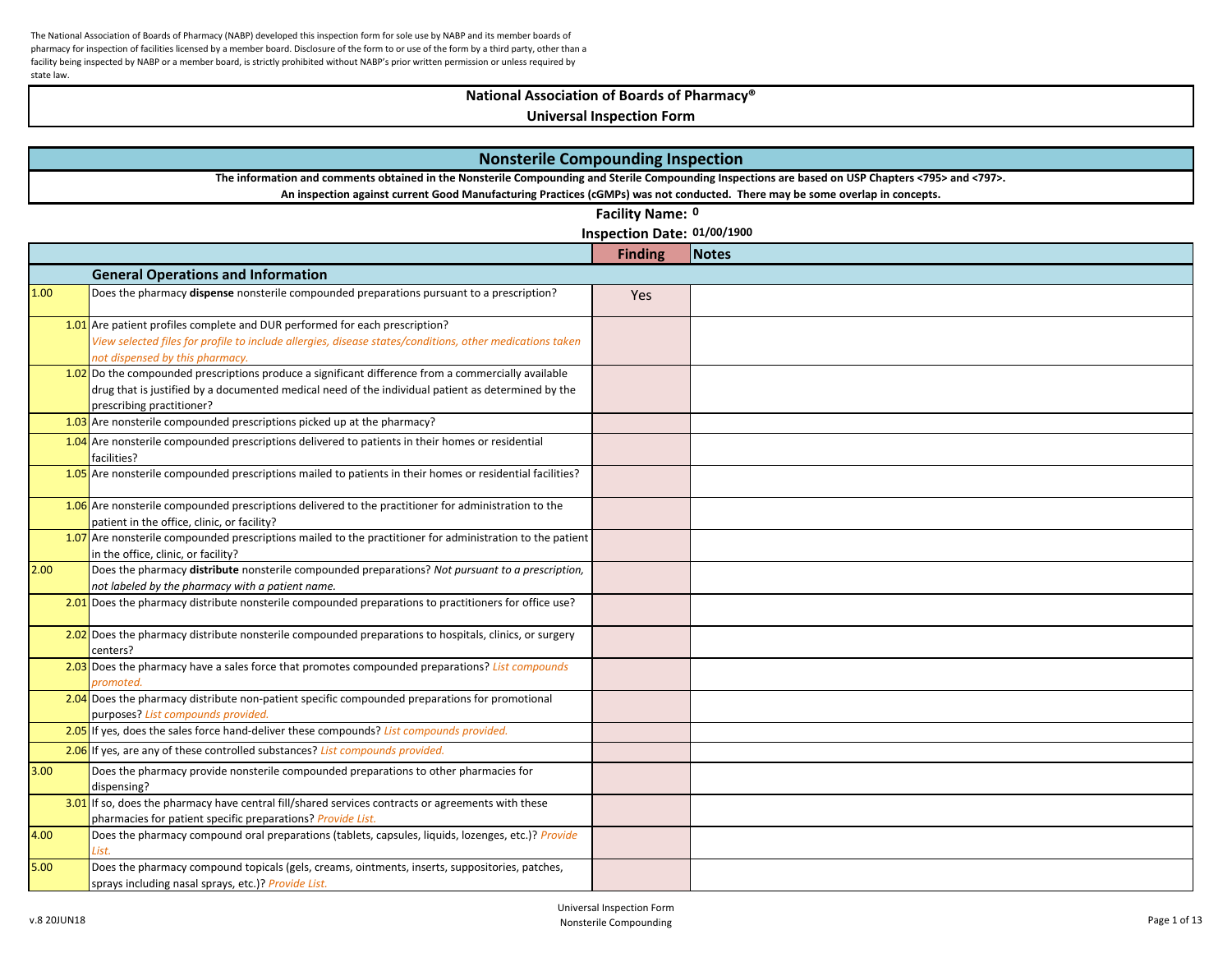# **National Association of Boards of Pharmacy®**

| <b>Nonsterile Compounding Inspection</b>                                                                                                           |                                                                                                                                                                                                                                                                                                                                                                                                                                                                                                                                                                                                                                                                                                               |                             |              |  |
|----------------------------------------------------------------------------------------------------------------------------------------------------|---------------------------------------------------------------------------------------------------------------------------------------------------------------------------------------------------------------------------------------------------------------------------------------------------------------------------------------------------------------------------------------------------------------------------------------------------------------------------------------------------------------------------------------------------------------------------------------------------------------------------------------------------------------------------------------------------------------|-----------------------------|--------------|--|
| The information and comments obtained in the Nonsterile Compounding and Sterile Compounding Inspections are based on USP Chapters <795> and <797>. |                                                                                                                                                                                                                                                                                                                                                                                                                                                                                                                                                                                                                                                                                                               |                             |              |  |
|                                                                                                                                                    | An inspection against current Good Manufacturing Practices (cGMPs) was not conducted. There may be some overlap in concepts.                                                                                                                                                                                                                                                                                                                                                                                                                                                                                                                                                                                  |                             |              |  |
|                                                                                                                                                    |                                                                                                                                                                                                                                                                                                                                                                                                                                                                                                                                                                                                                                                                                                               | Facility Name: 0            |              |  |
|                                                                                                                                                    |                                                                                                                                                                                                                                                                                                                                                                                                                                                                                                                                                                                                                                                                                                               | Inspection Date: 01/00/1900 |              |  |
|                                                                                                                                                    |                                                                                                                                                                                                                                                                                                                                                                                                                                                                                                                                                                                                                                                                                                               | <b>Finding</b>              | <b>Notes</b> |  |
| 6.00                                                                                                                                               | Does the pharmacy compound vitamin or nutritional supplements? Provide List.                                                                                                                                                                                                                                                                                                                                                                                                                                                                                                                                                                                                                                  |                             |              |  |
| 7.00                                                                                                                                               | Does the pharmacy sell any compounds over-the-counter? Provide list.                                                                                                                                                                                                                                                                                                                                                                                                                                                                                                                                                                                                                                          |                             |              |  |
| 8.00                                                                                                                                               | Does the pharmacy compound investigational drugs? Provide List.                                                                                                                                                                                                                                                                                                                                                                                                                                                                                                                                                                                                                                               |                             |              |  |
| 9.00                                                                                                                                               | Does the pharmacy only make essential copies of a commercially available drug product on the Drug<br>Shortage List or that is justified by a documented medical need of the individual patient as<br>determined by the prescribing practitioner? Indicate volume or percent compounded currently.<br>9.01 If yes, products are verified as appearing on the Drug Shortage List in effect under 506E of the<br>Federal Act at the time of compounding, distribution, and dispensing.                                                                                                                                                                                                                           |                             |              |  |
|                                                                                                                                                    | 9.02 If yes, the Drug Shortage List is monitored and when a drug product is no longer on the list, any<br>remaining stock is quarantined and not available for distribution or dispensing.<br>Note: Per FDA quidance, 503B facilities may continue to distribute for 60 days following drug shortage list<br>removal for existing orders.                                                                                                                                                                                                                                                                                                                                                                     |                             |              |  |
| 10.00                                                                                                                                              | Does the pharmacy perform compounding identified as simple? Indicate percentage of simple<br>compounding.<br>1. Making a preparation that has a USP compounding monograph or that appears in a peer-reviewed journal<br>article that contains specific quantities of all components, compounding procedure and equipment, and<br>stability data for that formulation with appropriate beyond-use dates (BUD)s.<br>2. Reconstituting or manipulating commercial products that may require the addition of one or more<br>ingredients as directed by the manufacturer.<br>Examples include Captopril Oral Solution, Indomethacin Topical precautions. Gel, and Potassium Bromide Oral<br>Solution (Veterinary). |                             |              |  |
| 11.00                                                                                                                                              | Does the pharmacy perform compounding identified as <b>moderate?</b> Indicate percentage of moderate<br>compounding.<br>1. Making a preparation that requires special calculations or procedures (such as calibration of dosage unit<br>mold cavities) to determine quantities of components per preparation or per individualized dosage units.<br>2. Making a preparation for which stability data for that specific formula is not available.<br>Examples include Morphine Sulfate Suppositories, diphenhydramine hydrochloride troches, and mixing two or<br>more manufactured cream products when the stability of the mixture is not known.                                                             |                             |              |  |
| 12.00                                                                                                                                              | Does the pharmacy perform compounding identified as complex? Indicate percentage of complex<br>compounding.<br>Making a preparation that requires special training, environment, facilities, equipment, and procedures to<br>ensure appropriate therapeutic outcomes.<br>Examples of possible complex preparation types include transdermal dosage forms, modified-release<br>preparations, and some inserts and suppositories for systemic effects.                                                                                                                                                                                                                                                          |                             |              |  |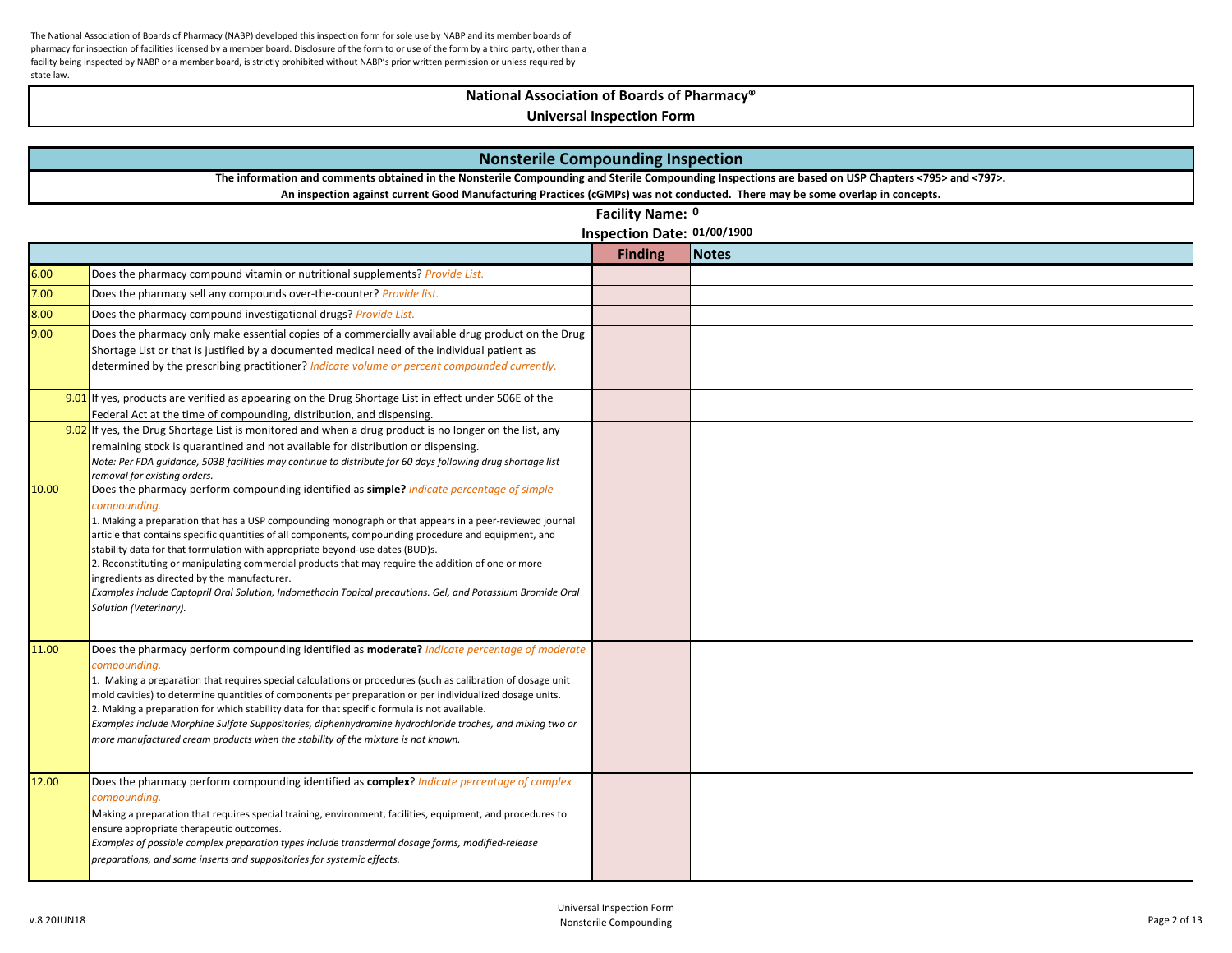# **National Association of Boards of Pharmacy®**

|       | <b>Nonsterile Compounding Inspection</b>                                                                                                                                                                                                                                                |                             |              |  |
|-------|-----------------------------------------------------------------------------------------------------------------------------------------------------------------------------------------------------------------------------------------------------------------------------------------|-----------------------------|--------------|--|
|       | The information and comments obtained in the Nonsterile Compounding and Sterile Compounding Inspections are based on USP Chapters <795> and <797>.                                                                                                                                      |                             |              |  |
|       | An inspection against current Good Manufacturing Practices (cGMPs) was not conducted. There may be some overlap in concepts.                                                                                                                                                            |                             |              |  |
|       |                                                                                                                                                                                                                                                                                         | Facility Name: 0            |              |  |
|       |                                                                                                                                                                                                                                                                                         | Inspection Date: 01/00/1900 |              |  |
|       |                                                                                                                                                                                                                                                                                         | <b>Finding</b>              | <b>Notes</b> |  |
| 13.00 | Does the pharmacy perform compounding with hazardous drugs? Indicate percentage of<br>compounding with hazardous drugs.<br>NIOSH list of hazardous drugs including chemotherapy, hormones, etc.                                                                                         |                             |              |  |
|       | 13.01 Is the pharmacy aware of the more stringent requirements of the proposed USP Chapter <800>?                                                                                                                                                                                       |                             |              |  |
| 14.00 | Are Safety Data Sheets (SDS) [formerly known as Material Safety Data Sheets (MSDS)] available to<br>personnel for drugs and chemicals used in the pharmacy (including those for compounding, if<br>applicable)? Verify that personnel can access them and are familiar with the format. |                             |              |  |
| 15.00 | Does the pharmacy compound using any controlled substances? Indicate percentage of controlled<br>substance nonsterile compounding.                                                                                                                                                      |                             |              |  |
| 16.00 | APIs: Does the pharmacy make any nonsterile compounded preparations using bulk powder Active<br>Pharmaceutical Ingredients (APIs)?                                                                                                                                                      |                             |              |  |
|       | 16.01 Does the pharmacy purchase APIs directly from the manufacturer/repackager? Indicate the source<br>of APIs.                                                                                                                                                                        |                             |              |  |
|       | 16.02 Does the pharmacy verify that the manufacturer/repackager of the API is an FDA-registered facility?<br>If so, list how this verified.                                                                                                                                             |                             |              |  |
|       | 16.03 Does the pharmacy use active ingredients that are not from an FDA-registered facility? If so, indicate<br>sources.                                                                                                                                                                |                             |              |  |
|       | 16.04 Does the computer track on-hand quantities of APIs used for compounding? If not, explain.                                                                                                                                                                                         |                             |              |  |
| 17.00 | Does the pharmacy perform any testing in-house (not sent to an outside lab)? If so, what tests are<br>performed in house?                                                                                                                                                               |                             |              |  |
| 18.00 | Does the pharmacy send samples to an outside lab to perform testing? If so, provide the name of the<br>lab performing testing for the pharmacy and what testing is performed.                                                                                                           |                             |              |  |
| 19.00 | Does the pharmacy use scales/balances for nonsterile compounding?                                                                                                                                                                                                                       |                             |              |  |
|       | 19.01 If so, what type of scale/balanced is used? List manufacturer and model number                                                                                                                                                                                                    |                             |              |  |
|       | 19.02 If the scale/balance is electronic, does the pharmacy use the automatic calibration? Describe process<br>and indicate frequency                                                                                                                                                   |                             |              |  |
|       | 19.03 Describe the pharmacist checks for the measurement of each ingredient                                                                                                                                                                                                             |                             |              |  |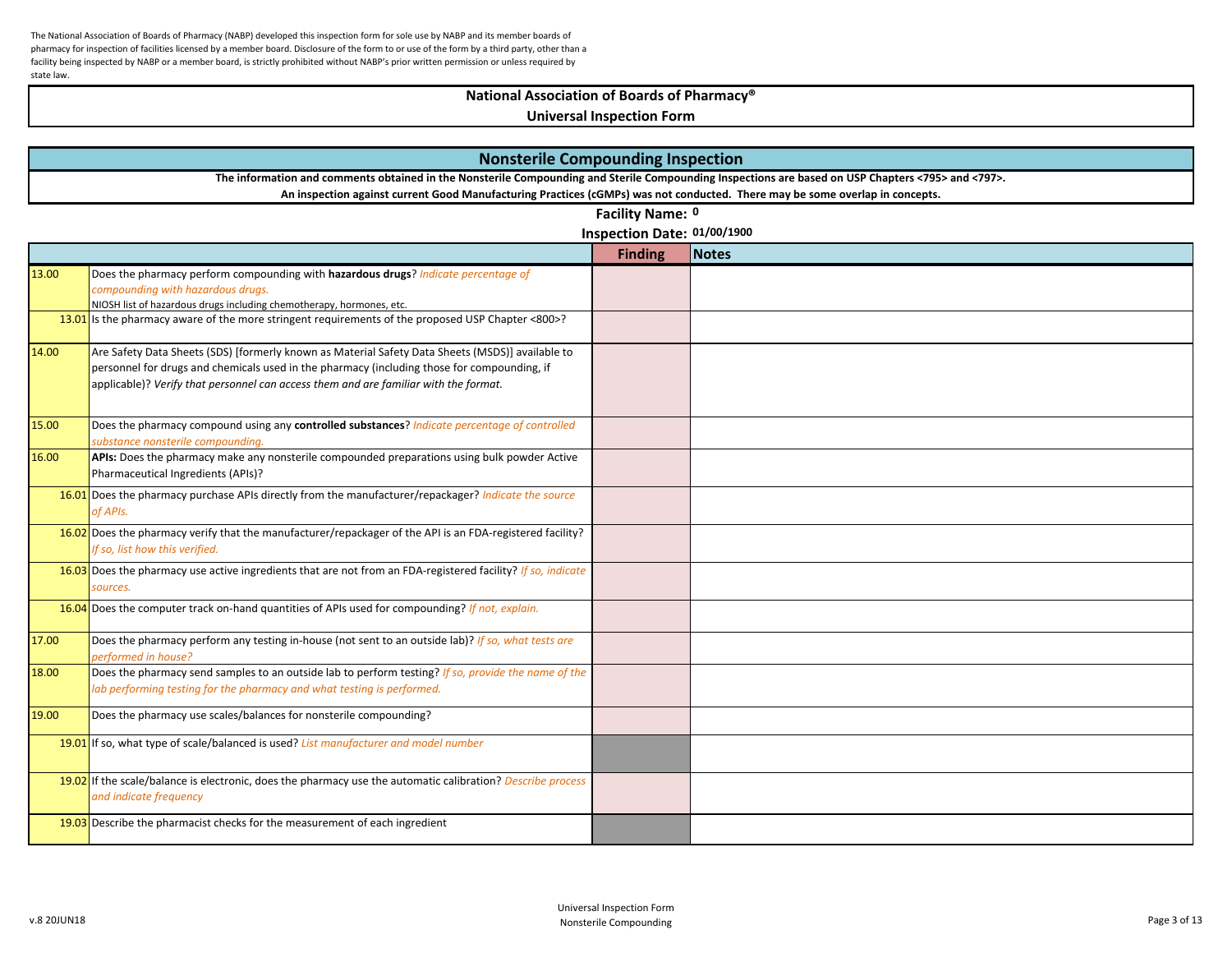# **National Association of Boards of Pharmacy®**

|       | <b>Nonsterile Compounding Inspection</b>                                                                                                           |                             |              |  |
|-------|----------------------------------------------------------------------------------------------------------------------------------------------------|-----------------------------|--------------|--|
|       | The information and comments obtained in the Nonsterile Compounding and Sterile Compounding Inspections are based on USP Chapters <795> and <797>. |                             |              |  |
|       | An inspection against current Good Manufacturing Practices (cGMPs) was not conducted. There may be some overlap in concepts.                       |                             |              |  |
|       |                                                                                                                                                    | Facility Name: 0            |              |  |
|       |                                                                                                                                                    | Inspection Date: 01/00/1900 |              |  |
|       |                                                                                                                                                    | <b>Finding</b>              | <b>Notes</b> |  |
| 20.00 | Quality Assurance/Quality Improvement: Does the pharmacy continuous quality improvement                                                            |                             |              |  |
|       | program include nonsterile compounding measures?                                                                                                   |                             |              |  |
|       | Note: If the facility indicates "yes", please ask each question below to verify.                                                                   |                             |              |  |
|       | 20.01 Does the pharmacy continuous quality improvement program include QREs related to the                                                         |                             |              |  |
|       | preparation of compounded products?                                                                                                                |                             |              |  |
|       | 20.02 Does the pharmacy continuous quality improvement program include personnel testing and                                                       |                             |              |  |
|       | verification?                                                                                                                                      |                             |              |  |
|       | 20.03 Does the pharmacy continuous quality improvement program include equipment calibration, testing,                                             |                             |              |  |
|       | etc?                                                                                                                                               |                             |              |  |
|       |                                                                                                                                                    |                             |              |  |
|       | 20.04 Does the pharmacy continuous quality improvement program include end product testing (such as:                                               |                             |              |  |
|       | pH, weight, potency, particulates, consistency, etc.)?                                                                                             |                             |              |  |
|       | 20.05 Does the pharmacy continuous quality improvement program include patient or prescriber reports                                               |                             |              |  |
|       | or complaints regarding nonsterile compounded products?                                                                                            |                             |              |  |
|       | 20.06 Does the facility QA program identify action limits or thresholds and the appropriate follow-up                                              |                             |              |  |
|       | mechanisms when action limits or thresholds are exceeded including a recall system?                                                                |                             |              |  |
|       |                                                                                                                                                    |                             |              |  |
|       | 20.07 Does the recall system include communication with both the patient and the physician/prescriber                                              |                             |              |  |
|       | regarding the affected nonsterile compounded preparation?                                                                                          |                             |              |  |
|       | 20.08 Are QREs involving nonsterile compounded preparations or are recalled by the pharmacy reported to                                            |                             |              |  |
|       | the Board of Pharmacy?                                                                                                                             |                             |              |  |
|       | <b>Component Selection and Use</b>                                                                                                                 |                             |              |  |
|       | <b>Total Non-Compliant (Includes Unknowns)</b>                                                                                                     | $\mathbf{0}$                |              |  |
| 21.00 | Active Pharmaceutical Ingredients (APIs), bulk drug substances:                                                                                    |                             |              |  |
|       | All bulk drug substances (APIs) used are:                                                                                                          |                             |              |  |
|       | 1) Compliant with the standards of an applicable USP or NF monograph, if one exists; or                                                            |                             |              |  |
|       | 2) A component of an FDA-approved human drug product; or                                                                                           |                             |              |  |
|       | 3) On the list of bulk drug substances for use in compounding developed by the FDA and issued                                                      |                             |              |  |
|       | through regulation (note: must comply with (1) or (2) above until the FDA list is issued)                                                          |                             |              |  |
|       |                                                                                                                                                    |                             |              |  |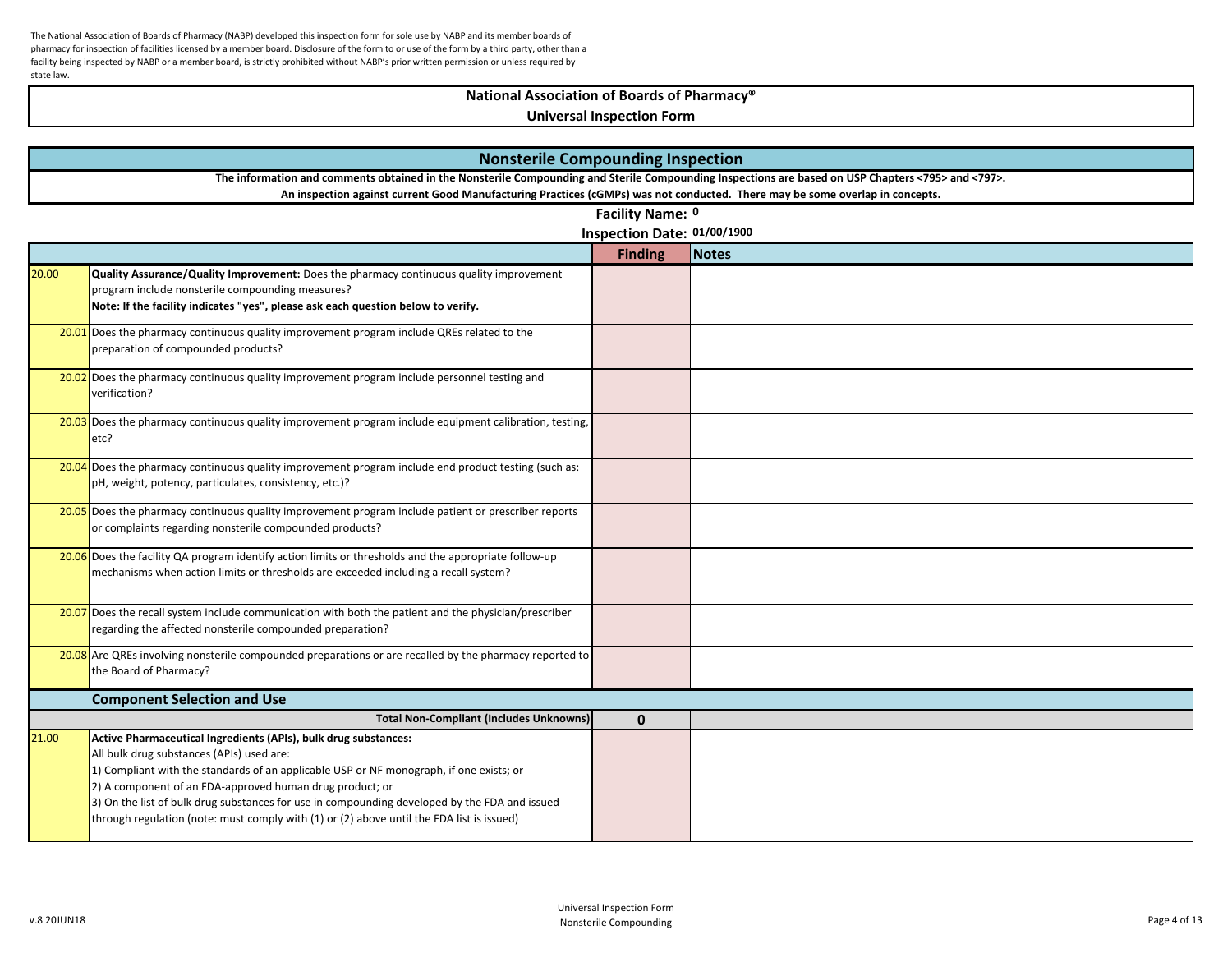# **National Association of Boards of Pharmacy®**

|       | <b>Nonsterile Compounding Inspection</b>                                                                                                                                                                                                                                                                                                                                                                      |                             |       |  |
|-------|---------------------------------------------------------------------------------------------------------------------------------------------------------------------------------------------------------------------------------------------------------------------------------------------------------------------------------------------------------------------------------------------------------------|-----------------------------|-------|--|
|       | The information and comments obtained in the Nonsterile Compounding and Sterile Compounding Inspections are based on USP Chapters <795> and <797>.                                                                                                                                                                                                                                                            |                             |       |  |
|       | An inspection against current Good Manufacturing Practices (cGMPs) was not conducted. There may be some overlap in concepts.                                                                                                                                                                                                                                                                                  |                             |       |  |
|       |                                                                                                                                                                                                                                                                                                                                                                                                               | Facility Name: 0            |       |  |
|       |                                                                                                                                                                                                                                                                                                                                                                                                               | Inspection Date: 01/00/1900 |       |  |
|       |                                                                                                                                                                                                                                                                                                                                                                                                               | <b>Finding</b>              | Notes |  |
|       | 21.01 Certificates of analysis (COAs) obtained for all bulk APIs used for compounding. Verify by selecting<br>products from the shelf from different suppliers and ask to see the COAs for those products. NOTE:<br>The COA for an API should be reviewed upon receipt of the API to verify the quality of the API before<br>using to compound.                                                               |                             |       |  |
|       | 21.02 USP- or NF-grade substances used, if available                                                                                                                                                                                                                                                                                                                                                          |                             |       |  |
|       | 21.03 If compendia quality components are not available, chemically pure, analytical reagent grade or<br>American Chemical Society-certified components are used and are determined to be free from<br>impurities.                                                                                                                                                                                            |                             |       |  |
|       | 21.04 APIs or other components have labeling indicating use for pharmaceutical compounding or<br>manufacturing. Labels do not indicate "for research purposes only", "not for drug use", or are<br>handwritten labels from other pharmacies. <i>Photograph and describe if found. Request copies of the</i><br>invoices for products with questionable labels.                                                |                             |       |  |
|       | $21.05$ If compounding for both humans and animals, APIs or other components that are labeled for<br>veterinary use only are segregated or marked in such a way to prevent them from being used for<br>human compounding                                                                                                                                                                                      |                             |       |  |
|       | $21.06$ All substances and components have a complete label including a batch control or lot number, and<br>an expiration date.                                                                                                                                                                                                                                                                               |                             |       |  |
|       | $21.07$ For APIs without an expiration date assigned by the manufacturer or supplier, the pharmacy assigns<br>a conservative expiration date. The expiration date assigned does not exceed three (3) years for<br>ingredients used for non-sterile compounding and does not exceed one (1) year for ingredients used<br>for sterile compounding. Note: purity and quality testing may be performed to extend. |                             |       |  |
|       | 21.08 All APIs and components received without an expiration date are labeled with the date they were<br>received.                                                                                                                                                                                                                                                                                            |                             |       |  |
|       | $21.09$ If the pharmacy repackages APIs into smaller containers for ease of use, the expiration date assigned<br>is conservative (typically the lesser of one year or the actual expiration from the original container).<br>Product may be tested to extend the expiration date but may not exceed the original package<br>expiration date.                                                                  |                             |       |  |
|       | 21.10 Bulk component containers are labeled with appropriate OSHA hazard communication labels and<br>hazardous substances are segregated (including hormones).                                                                                                                                                                                                                                                |                             |       |  |
| 22.00 | Where water is an ingredient, purified or distilled water is used.                                                                                                                                                                                                                                                                                                                                            |                             |       |  |
| 23.00 | Ingredients used for dietary or nutritional supplements meet USP, Food Chemicals Codex (FCC), or<br>NF standards, or the pharmacy has alternate means to determine if the ingredients meet food-grade<br>quality.                                                                                                                                                                                             |                             |       |  |
| 24.00 | Pharmacy confirms that there are no preparations for human use made or ingredients used that<br>appear on the FDA list of drug products withdrawn or removed from the market for safety reasons<br>(facility has a copy of the list or other way to determine).                                                                                                                                               |                             |       |  |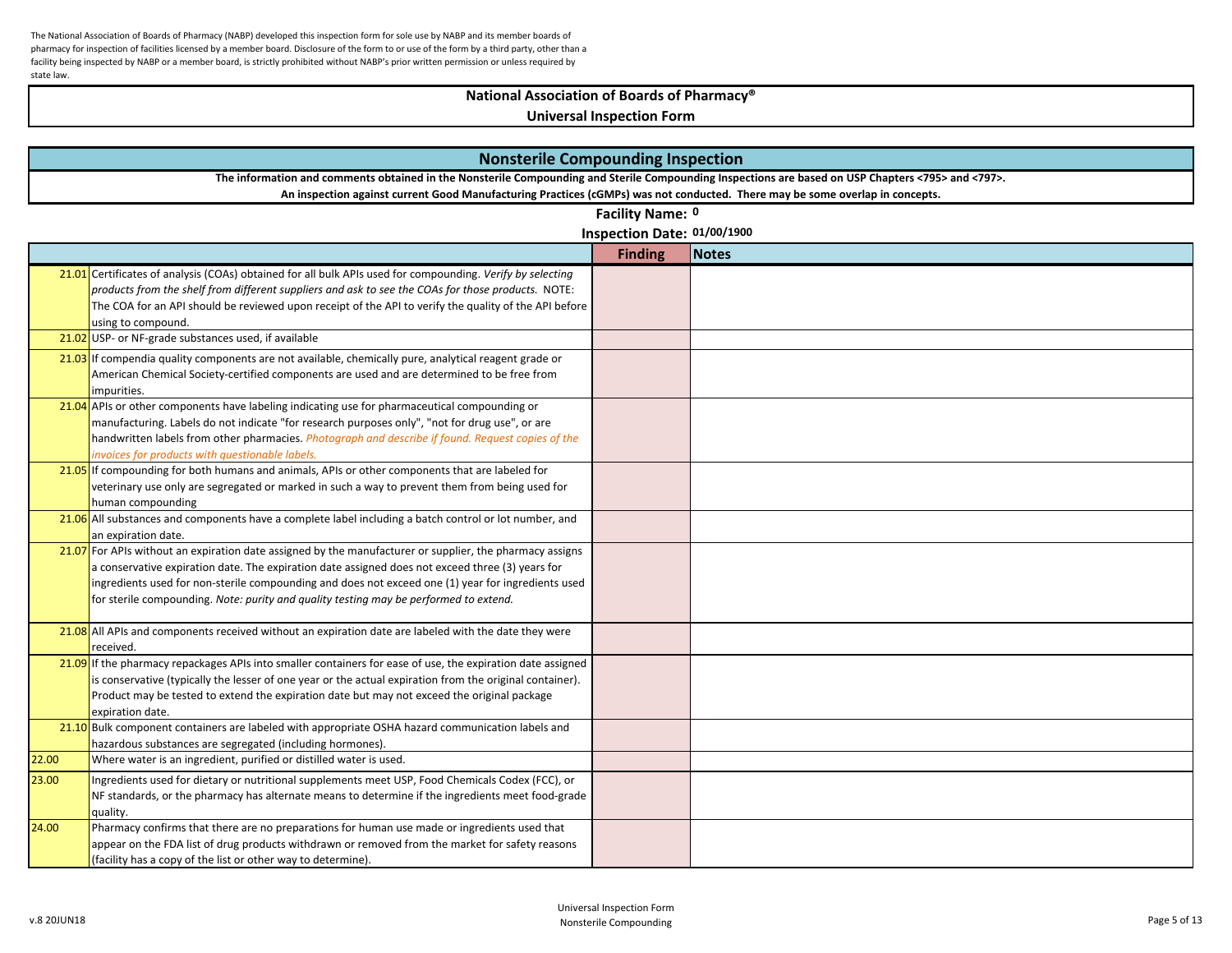# **National Association of Boards of Pharmacy®**

|       | <b>Nonsterile Compounding Inspection</b>                                                                                                                                                                       |                             |              |  |  |  |
|-------|----------------------------------------------------------------------------------------------------------------------------------------------------------------------------------------------------------------|-----------------------------|--------------|--|--|--|
|       | The information and comments obtained in the Nonsterile Compounding and Sterile Compounding Inspections are based on USP Chapters <795> and <797>.                                                             |                             |              |  |  |  |
|       | An inspection against current Good Manufacturing Practices (cGMPs) was not conducted. There may be some overlap in concepts.                                                                                   |                             |              |  |  |  |
|       |                                                                                                                                                                                                                | Facility Name: 0            |              |  |  |  |
|       |                                                                                                                                                                                                                | Inspection Date: 01/00/1900 |              |  |  |  |
|       |                                                                                                                                                                                                                | <b>Finding</b>              | <b>Notes</b> |  |  |  |
| 25.00 | When manufactured products are used for compounding, all the other excipients in the product are                                                                                                               |                             |              |  |  |  |
|       | considered relative to the use, effectiveness, and stability of the compounded preparation to be                                                                                                               |                             |              |  |  |  |
|       | made.                                                                                                                                                                                                          |                             |              |  |  |  |
| 26.00 | For animal compounding: The compounding meets the same standards as compounding for human                                                                                                                      |                             |              |  |  |  |
|       | patients.                                                                                                                                                                                                      |                             |              |  |  |  |
|       | 26.01 The pharmacist is knowledgeable or has references regarding the individual species' limitations in<br>physiology and metabolic capacity that can result in toxicity when certain drugs or excipients are |                             |              |  |  |  |
|       | used.                                                                                                                                                                                                          |                             |              |  |  |  |
|       | $26.02$ It is determined and documented if the animal is used for food (meat, milk, eggs, etc.) or that the                                                                                                    |                             |              |  |  |  |
|       | animal is a pet.                                                                                                                                                                                               |                             |              |  |  |  |
|       | 26.03 The pharmacist familiar with, or has a reference regarding drug residues in the food chain and                                                                                                           |                             |              |  |  |  |
|       | withdrawal times if compounding for food-producing animals.                                                                                                                                                    |                             |              |  |  |  |
|       | 26.04 The facility has a list of drugs and components not allowed when compounding for food-producing                                                                                                          |                             |              |  |  |  |
|       | animals.                                                                                                                                                                                                       |                             |              |  |  |  |
|       | 26.05 The pharmacist is familiar with, or has a reference regarding regulations for drug use in performance                                                                                                    |                             |              |  |  |  |
|       | animals (e.g., race or show horses, racing dogs)                                                                                                                                                               |                             |              |  |  |  |
|       | <b>Beyond Use Dating (BUD)</b>                                                                                                                                                                                 |                             |              |  |  |  |
|       | <b>Total Non-Compliant (Includes Unknowns)</b>                                                                                                                                                                 | $\mathbf{0}$                |              |  |  |  |
| 27.00 | BUDs are assigned from the day of preparation.                                                                                                                                                                 |                             |              |  |  |  |
| 28.00 | BUDs are assigned based on dispensing in tight, light-resistant containers/overpacks.                                                                                                                          |                             |              |  |  |  |
| 29.00 | Extended BUDs are supported by testing data. View documentation used, preparation must exactly                                                                                                                 |                             |              |  |  |  |
|       | match formulation upon which data was obtained.                                                                                                                                                                |                             |              |  |  |  |
|       | 29.01 Extended BUDs are assigned and the facility has performed its own stability testing. View records,                                                                                                       |                             |              |  |  |  |
|       | preparation must exactly match the preparation tested by the facility including concentration of all                                                                                                           |                             |              |  |  |  |
|       | active ingredients, excipients, etc.                                                                                                                                                                           |                             |              |  |  |  |
| 30.00 | BUDs for nonaqueous formulations are not later than the remaining time until the earliest expiration                                                                                                           |                             |              |  |  |  |
| 31.00 | date of any API and not later than six (6) months.<br>BUDs for water-containing oral formulations are not later than 14 days when stored at controlled                                                         |                             |              |  |  |  |
|       | cold temperatures (refrigerated).                                                                                                                                                                              |                             |              |  |  |  |
| 32.00 | BUDs for water-containing topical/dermal and mucosal liquid and semisolid formulations not later                                                                                                               |                             |              |  |  |  |
|       | than 30 days.                                                                                                                                                                                                  |                             |              |  |  |  |
|       | <b>Environment</b>                                                                                                                                                                                             |                             |              |  |  |  |
|       | <b>Total Non-Compliant (Includes Unknowns)</b>                                                                                                                                                                 | $\mathbf 0$                 |              |  |  |  |
| 33.00 | The non-sterile compounding area is a controlled environment and separate from the general                                                                                                                     |                             |              |  |  |  |
|       | pharmacy.                                                                                                                                                                                                      |                             |              |  |  |  |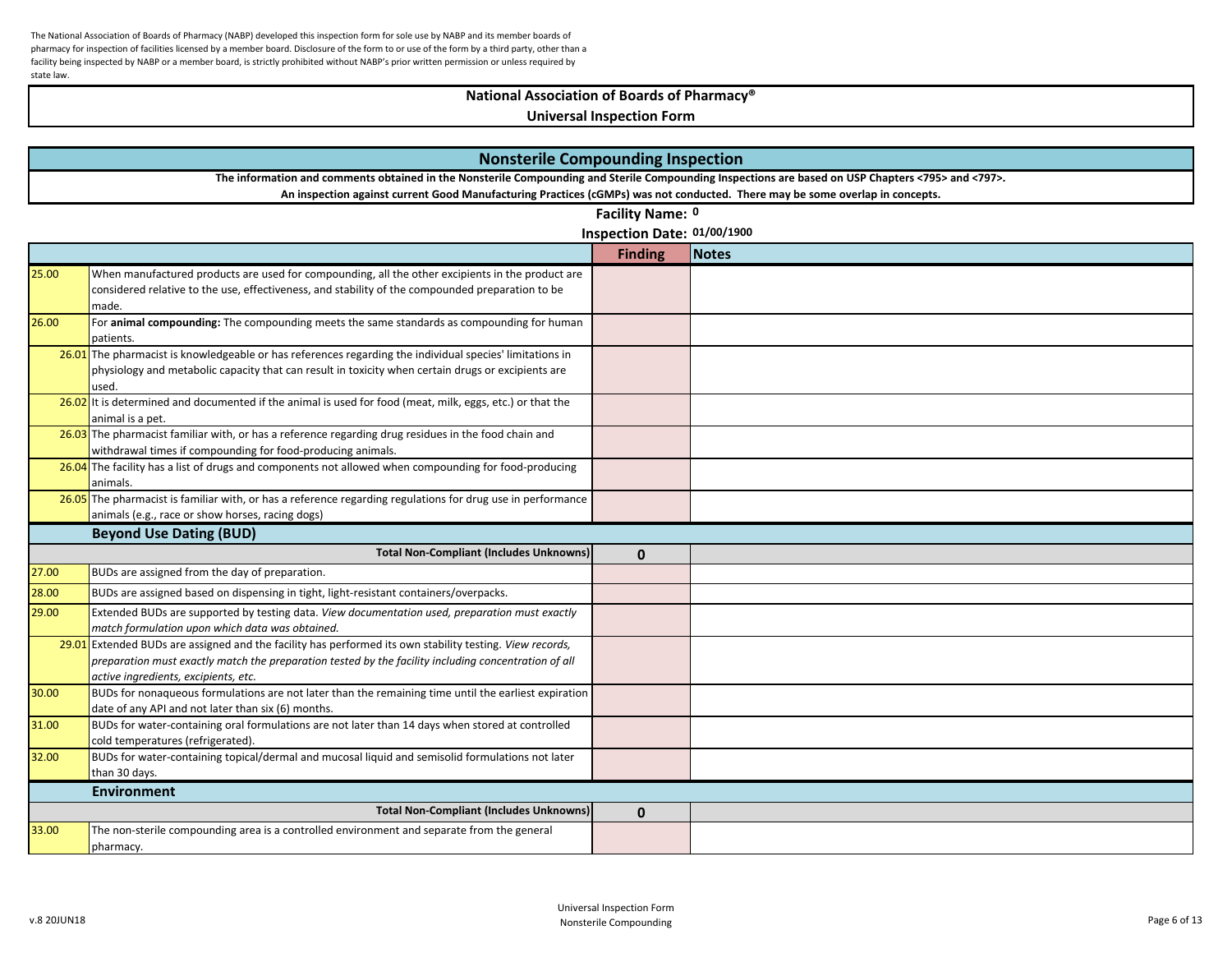# **National Association of Boards of Pharmacy®**

| <b>Nonsterile Compounding Inspection</b>                                                                                                           |                                                                                                                                                                                                                                                                                                                               |                             |              |  |  |
|----------------------------------------------------------------------------------------------------------------------------------------------------|-------------------------------------------------------------------------------------------------------------------------------------------------------------------------------------------------------------------------------------------------------------------------------------------------------------------------------|-----------------------------|--------------|--|--|
| The information and comments obtained in the Nonsterile Compounding and Sterile Compounding Inspections are based on USP Chapters <795> and <797>. |                                                                                                                                                                                                                                                                                                                               |                             |              |  |  |
|                                                                                                                                                    | An inspection against current Good Manufacturing Practices (cGMPs) was not conducted. There may be some overlap in concepts.                                                                                                                                                                                                  |                             |              |  |  |
|                                                                                                                                                    |                                                                                                                                                                                                                                                                                                                               | Facility Name: 0            |              |  |  |
|                                                                                                                                                    |                                                                                                                                                                                                                                                                                                                               | Inspection Date: 01/00/1900 |              |  |  |
|                                                                                                                                                    |                                                                                                                                                                                                                                                                                                                               | <b>Finding</b>              | <b>Notes</b> |  |  |
| 34.00                                                                                                                                              | There sufficient space available for the type and amount of compounding performed and the space is<br>orderly to prevent mix-ups between ingredients, containers, labels, in-process materials, and finished<br>preparations.                                                                                                 |                             |              |  |  |
| 35.00                                                                                                                                              | Only one preparation compounded at a time.                                                                                                                                                                                                                                                                                    |                             |              |  |  |
| 36.00                                                                                                                                              | Procedures are implemented to prevent cross-contamination, especially when compounding with<br>drugs such as hazardous drugs and known allergens like penicillin that require special precautions.                                                                                                                            |                             |              |  |  |
| 37.00                                                                                                                                              | The compounding area is well lit.                                                                                                                                                                                                                                                                                             |                             |              |  |  |
| 38.00                                                                                                                                              | The pharmacy performs hazardous non-sterile compounding in a ventilated cabinet such as a BSC,<br>CAI, or CACI. Note: CAI may not be used for hazardous drugs that may volatilize.(NIOSH requirement<br>referenced in USP<795>. Note that proposed USP Chapter <800> will change hazardous drug<br>compounding requirements.) |                             |              |  |  |
|                                                                                                                                                    | 38.01 Ventilated cabinets (BSC, CAI, CACI) used for hazardous compounding are certified or tested<br>periodically.                                                                                                                                                                                                            |                             |              |  |  |
|                                                                                                                                                    | $38.02$ If the hoods or isolators are not located in a closed, controlled room environment, there is<br>documentation from the manufacturer and site testing to verify proper functioning of equipment<br>under dynamic conditions for the safety of personnel.                                                               |                             |              |  |  |
| 39.00                                                                                                                                              | Appropriate protective attire (gowns, gloves, masks, etc.) is available.                                                                                                                                                                                                                                                      |                             |              |  |  |
|                                                                                                                                                    | $39.01$ If hazardous drugs are used, appropriate protective attire is available (gowns, gloves, hair and shoe<br>covers, eye and face protection, etc.).                                                                                                                                                                      |                             |              |  |  |
| 40.00                                                                                                                                              | There is a sink in the compounding area with hot and cold potable water, soap or detergent, and air-<br>driers or single-use towels.                                                                                                                                                                                          |                             |              |  |  |
| 41.00                                                                                                                                              | There is adequate space to wash equipment and utensils including access to water for rinsing.<br>(Purified water is recommended - not required)                                                                                                                                                                               |                             |              |  |  |
| 42.00                                                                                                                                              | The temperature of the compounding area is controlled by a thermostat and an air conditioning<br>system is in place.                                                                                                                                                                                                          |                             |              |  |  |
| 43.00                                                                                                                                              | Temperature in the compounding area is maintained to provide controlled room temperature of 20°<br>to 25°C (68° to 77 °F), or more restrictive if warranted by specific drug product storage<br>requirements.                                                                                                                 |                             |              |  |  |
|                                                                                                                                                    | 43.01 Temperature monitoring is in place to detect any excursions $(24/7)$ by continuous monitoring or<br>retroactive detection using min/max. Temperature records are maintained.                                                                                                                                            |                             |              |  |  |
|                                                                                                                                                    | 43.02 Excursion action plan in place including evaluating excursion effects on drug product integrity.                                                                                                                                                                                                                        |                             |              |  |  |
|                                                                                                                                                    | 43.03 Temperature monitoring is also performed in drug storage areas (if separate from the compounding<br>areas) and maintained within 20° to 25°C (68° to 77 °F), or more restrictive if warranted by specific<br>drug product storage requirements.                                                                         |                             |              |  |  |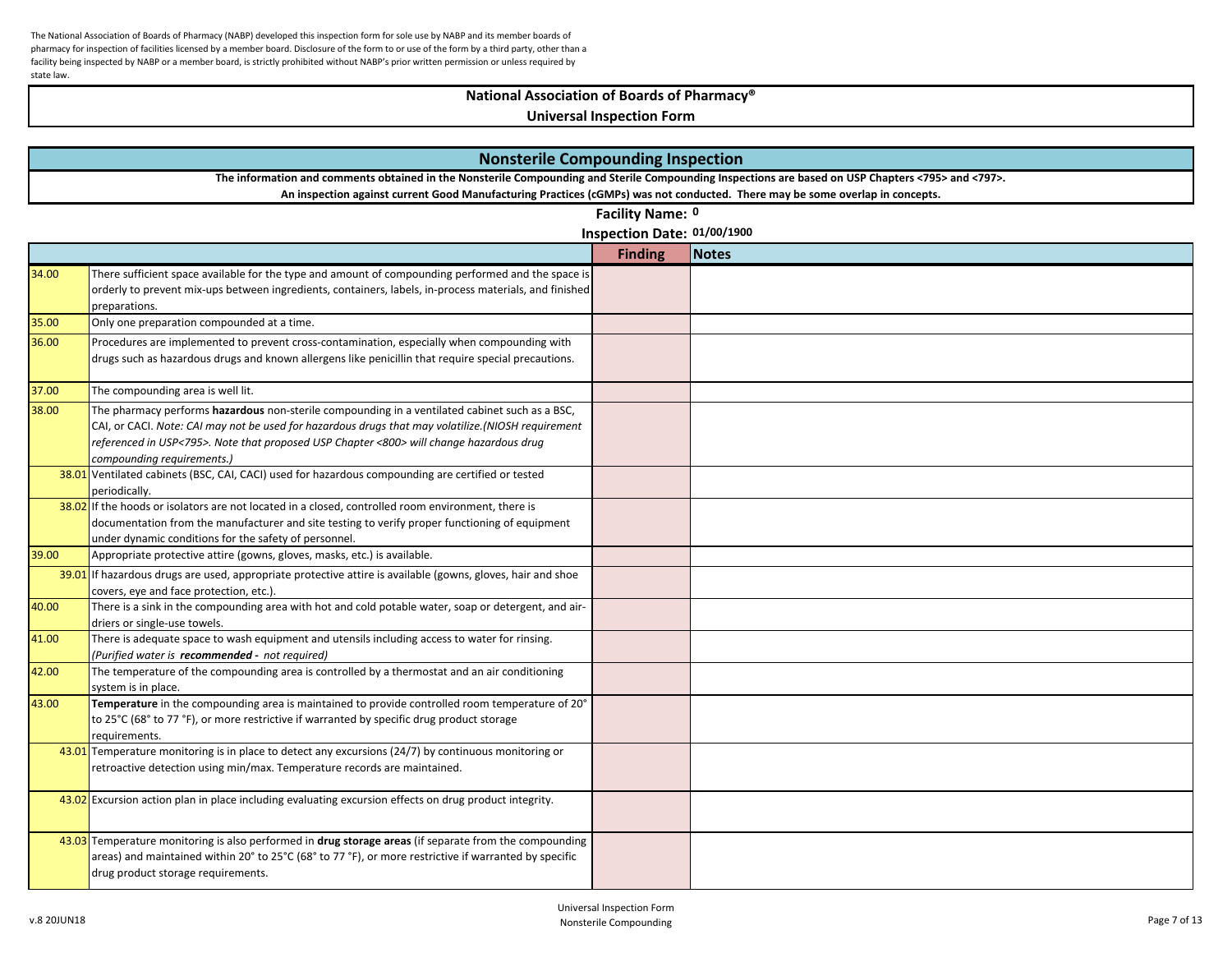# **National Association of Boards of Pharmacy®**

|       | <b>Nonsterile Compounding Inspection</b>                                                                                                                                                                                                                                                                                                  |                             |       |  |
|-------|-------------------------------------------------------------------------------------------------------------------------------------------------------------------------------------------------------------------------------------------------------------------------------------------------------------------------------------------|-----------------------------|-------|--|
|       | The information and comments obtained in the Nonsterile Compounding and Sterile Compounding Inspections are based on USP Chapters <795> and <797>.                                                                                                                                                                                        |                             |       |  |
|       | An inspection against current Good Manufacturing Practices (cGMPs) was not conducted. There may be some overlap in concepts.                                                                                                                                                                                                              |                             |       |  |
|       |                                                                                                                                                                                                                                                                                                                                           | Facility Name: 0            |       |  |
|       |                                                                                                                                                                                                                                                                                                                                           | Inspection Date: 01/00/1900 |       |  |
|       |                                                                                                                                                                                                                                                                                                                                           | <b>Finding</b>              | Notes |  |
|       | 43.04 Temperature monitoring is in place to detect any excursions $(24/7)$ by continuous monitoring or<br>retroactive detection using min/max. Temperature records are maintained.                                                                                                                                                        |                             |       |  |
|       | 43.05 Excursion action plan in place including evaluating excursion effects on drug product integrity.                                                                                                                                                                                                                                    |                             |       |  |
| 44.00 | Humidity in the compounding area is maintained to provide humidity in the ranges warranted by<br>specific drug product storage requirements. If drug products require storage in a "dry place",<br>humidity is not to exceed 40%. Generally recommended range is 35-60%.                                                                  |                             |       |  |
|       | 44.01 Humidity monitoring in place to detect any excursions ( $24/7$ ) by continuous monitoring or<br>retroactive detection using min/max. Humidity records are maintained.                                                                                                                                                               |                             |       |  |
|       | 44.02 Excursion action plan in place including evaluating excursion effects on drug product integrity.                                                                                                                                                                                                                                    |                             |       |  |
|       | $44.03$ Humidity monitoring is also performed in drug storage areas (if separate from the compounding<br>areas) to provide humidity in the ranges warranted by specific drug product storage requirements. If<br>drug products require storage in a "dry place", humidity is not to exceed 40%. Generally<br>recommended range is 35-60%. |                             |       |  |
|       | 44.04 Humidity monitoring is in place to detect any excursions $(24/7)$ by continuous monitoring or<br>retroactive detection using min/max. Humidity records are maintained.                                                                                                                                                              |                             |       |  |
|       | 44.05 Excursion action plan in place including evaluating excursion effects on drug product integrity.                                                                                                                                                                                                                                    |                             |       |  |
| 45.00 | The bulk component storage area is adequately arranged and maintained in a clean and sanitary<br>condition.                                                                                                                                                                                                                               |                             |       |  |
| 46.00 | All components, equipment, and containers are stored off the floor, and handled and stored to<br>prevent contamination.                                                                                                                                                                                                                   |                             |       |  |
| 47.00 | All components and packaging containers and closures are properly rotated to use oldest first.                                                                                                                                                                                                                                            |                             |       |  |
| 48.00 | Hazardous drugs are appropriately identified and marked, received, handled and stored by<br>appropriately trained personnel. (OSHA regulations and NIOSH Alerts)                                                                                                                                                                          |                             |       |  |
| 49.00 | Trash is disposed of in a safe, sanitary, and timely manner.                                                                                                                                                                                                                                                                              |                             |       |  |
|       | 49.01 Hazardous waste is disposed of in a safe, sanitary, and timely manner.                                                                                                                                                                                                                                                              |                             |       |  |
|       | Training -Verify records of all compounding personnel (up to 10).                                                                                                                                                                                                                                                                         |                             |       |  |
|       | <b>Total Non-Compliant (Includes Unknowns)</b>                                                                                                                                                                                                                                                                                            | $\mathbf 0$                 |       |  |
| 50.00 | Have all personnel of reproductive capability who handle or compound hazardous drugs or chemicals<br>confirmed in writing that they understand the risks of handling hazardous drugs? Teratogenicity,<br>carcinogenicity, reproductive issues.                                                                                            |                             |       |  |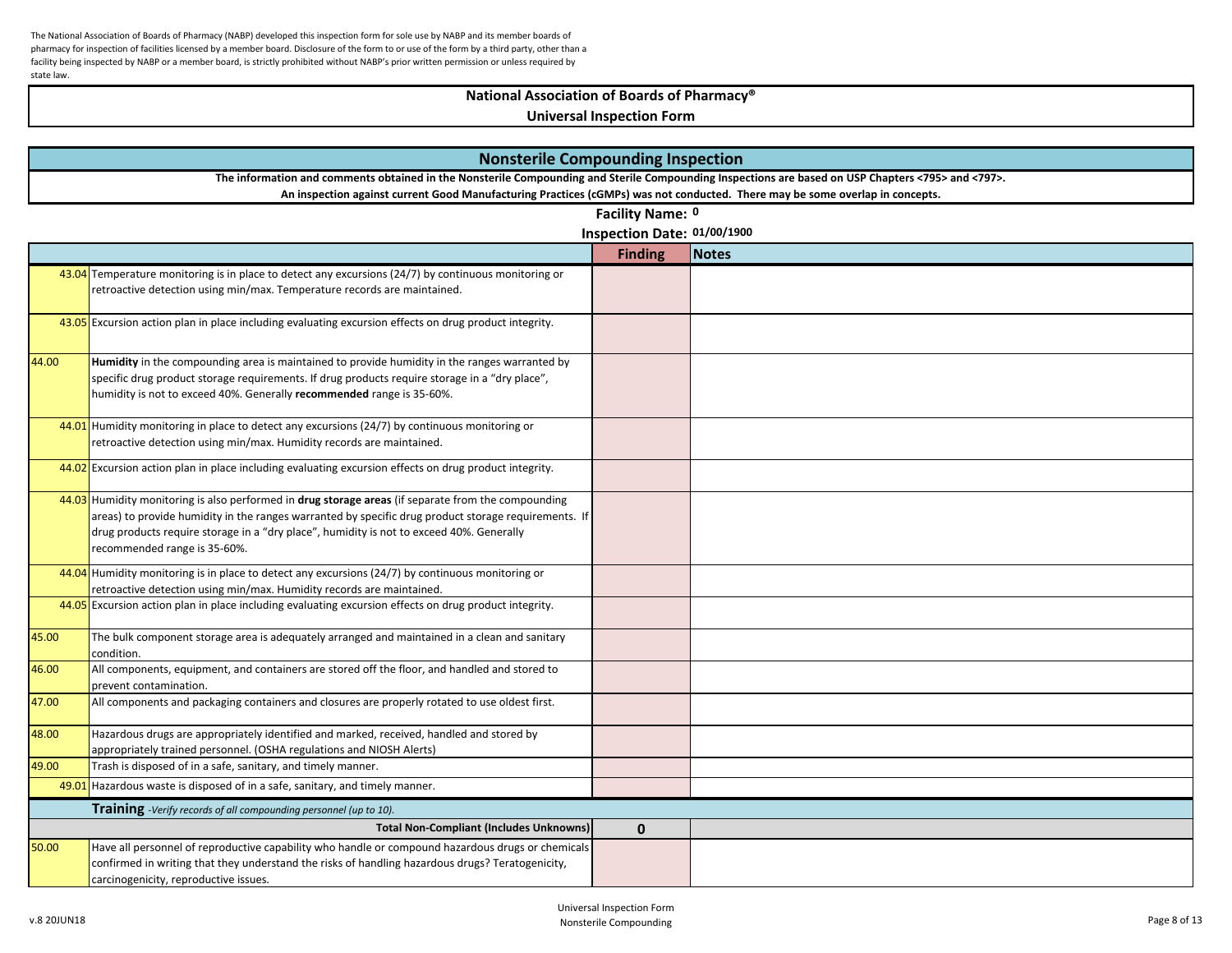# **National Association of Boards of Pharmacy®**

|       | <b>Nonsterile Compounding Inspection</b>                                                                                                                                                                                                                                                                  |                             |              |  |
|-------|-----------------------------------------------------------------------------------------------------------------------------------------------------------------------------------------------------------------------------------------------------------------------------------------------------------|-----------------------------|--------------|--|
|       | The information and comments obtained in the Nonsterile Compounding and Sterile Compounding Inspections are based on USP Chapters <795> and <797>.<br>An inspection against current Good Manufacturing Practices (cGMPs) was not conducted. There may be some overlap in concepts.                        |                             |              |  |
|       |                                                                                                                                                                                                                                                                                                           | Facility Name: 0            |              |  |
|       |                                                                                                                                                                                                                                                                                                           | Inspection Date: 01/00/1900 |              |  |
|       |                                                                                                                                                                                                                                                                                                           | <b>Finding</b>              | <b>Notes</b> |  |
| 51.00 | There is documentation that all personnel that perform compounding are appropriately trained<br>including policies and procedures, documentation, hazardous drug handling, and compounding<br>technique and not allowed to compound or supervise compounding until training is successfully<br>completed. |                             |              |  |
| 52.00 | There is documentation that the training process for the preparation of compounds includes<br>demonstration of the compounding procedure first, followed by the trainee performing the<br>procedure under supervision successfully before being allowed to perform compounding.                           |                             |              |  |
| 53.00 | There is documentation that training includes the operation of any equipment that may be used<br>when preparing compounded products. Documentation includes operation and troubleshooting.                                                                                                                |                             |              |  |
| 54.00 | There is documentation available showing employees performing non-sterile compounding are<br>evaluated at least annually.                                                                                                                                                                                 |                             |              |  |
|       | 54.01 If performing hazardous nonsterile compounding, there is documentation available showing<br>employees are evaluated at least annually.                                                                                                                                                              |                             |              |  |
| 55.00 | If the pharmacy uses relief personnel from outside agencies to perform non-sterile compounding<br>there is documentation that training is verified.                                                                                                                                                       |                             |              |  |
|       | <b>Compounding Equipment</b>                                                                                                                                                                                                                                                                              |                             |              |  |
|       | <b>Total Non-Compliant (Includes Unknowns)</b>                                                                                                                                                                                                                                                            | $\mathbf{0}$                |              |  |
| 56.00 | Appropriate equipment and utensils are available, clean, and in good working order. Automated,<br>mechanical, or electronic equipment (including capsule machines, autoclaves, ovens, etc.) are<br>periodically inspected and calibrated.                                                                 |                             |              |  |
| 57.00 | Scales, balances, or other types of equipment used for measurement shall be routinely inspected,<br>calibrated as necessary (per manufacturer instructions), and checked to ensure proper performance.<br>Describe procedure used.                                                                        |                             |              |  |
| 58.00 | Powder hoods used for nonsterile compounding are certified or tested periodically to ensure proper<br>function.                                                                                                                                                                                           |                             |              |  |
|       | 58.01 Hood filters are checked regularly and replaced when necessary.                                                                                                                                                                                                                                     |                             |              |  |
| 59.00 | All equipment is cleaned promptly after each use. Equipment and utensils washed using potable<br>water with a soap or detergent, and rinsed. Recommended rinsed with purified water.                                                                                                                      |                             |              |  |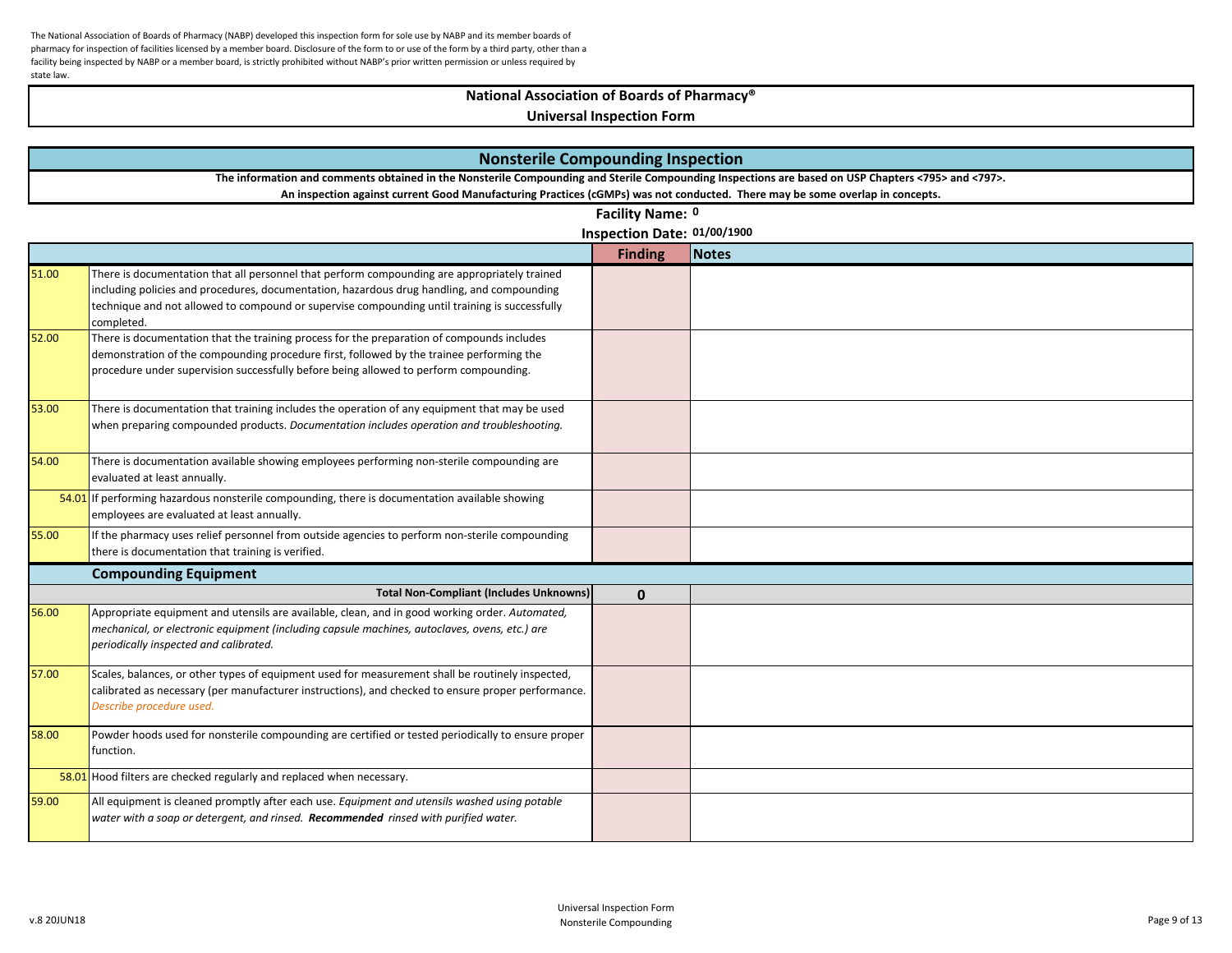## **National Association of Boards of Pharmacy®**

|       | <b>Nonsterile Compounding Inspection</b>                                                                                                           |                             |       |  |
|-------|----------------------------------------------------------------------------------------------------------------------------------------------------|-----------------------------|-------|--|
|       | The information and comments obtained in the Nonsterile Compounding and Sterile Compounding Inspections are based on USP Chapters <795> and <797>. |                             |       |  |
|       | An inspection against current Good Manufacturing Practices (cGMPs) was not conducted. There may be some overlap in concepts.                       |                             |       |  |
|       |                                                                                                                                                    | Facility Name: 0            |       |  |
|       |                                                                                                                                                    | Inspection Date: 01/00/1900 |       |  |
|       |                                                                                                                                                    | <b>Finding</b>              | Notes |  |
| 60.00 | The pharmacy uses separate equipment and utensils to compound allergenic, cytotoxic, or hazardous                                                  |                             |       |  |
|       | products, or has detailed procedures for meticulous cleaning of equipment and utensils immediately                                                 |                             |       |  |
|       | after use to prevent cross-contamination or exposure.                                                                                              |                             |       |  |
|       | <b>Documentation</b>                                                                                                                               |                             |       |  |
|       | <b>Total Non-Compliant (Includes Unknowns)</b>                                                                                                     | $\mathbf{0}$                |       |  |
| 61.00 | The pharmacy creates a master formulation record the first time before compounding a new                                                           |                             |       |  |
|       | preparation                                                                                                                                        |                             |       |  |
|       | 61.01 Every formulation is evaluated for incompatibilities and the potential for being ineffective or toxic.                                       |                             |       |  |
|       | 61.02 The master formulation record includes:                                                                                                      |                             |       |  |
|       | 61.03 Official or assigned name, strength, and dosage form                                                                                         |                             |       |  |
|       | 61.04 All necessary calculations                                                                                                                   |                             |       |  |
|       | 61.05 Description of all ingredients and their quantities                                                                                          |                             |       |  |
|       | 61.06 Compatibility and stability information including references (when available)                                                                |                             |       |  |
|       | 61.07 Equipment used for the preparation                                                                                                           |                             |       |  |
|       | 61.08 Mixing instructions (order of mixing, temperatures, duration of mixing, and other pertinent factors)                                         |                             |       |  |
|       | 61.09 Container used and packaging requirements                                                                                                    |                             |       |  |
|       | 61.10 Assigned BUD information                                                                                                                     |                             |       |  |
|       | $61.11$ Labeling information including the name of and quantity or concentration of each active ingredient                                         |                             |       |  |
|       | 61.12 Description of the finished preparation                                                                                                      |                             |       |  |
|       | 61.13 Storage requirements                                                                                                                         |                             |       |  |
|       | $61.14$ Quality control procedures and expected results (e.g. dose measurement of capsule in the dose<br>calibrator).                              |                             |       |  |
| 62.00 | The pharmacy creates a compounding record for each compound prepared                                                                               |                             |       |  |
|       | 62.01 The compounding record includes:                                                                                                             |                             |       |  |
|       | 62.02 Official or assigned name, strength and dosage of the preparation                                                                            |                             |       |  |
|       | 62.03 Master Formulation Record reference                                                                                                          |                             |       |  |
|       | 62.04 Sources, lot numbers, and expiration dates of all components                                                                                 |                             |       |  |
|       | 62.05 Total quantity or number of dosage units compounded                                                                                          |                             |       |  |
|       | 62.06 Person compounding the preparation                                                                                                           |                             |       |  |
|       | 62.07 Person performing the quality control procedures                                                                                             |                             |       |  |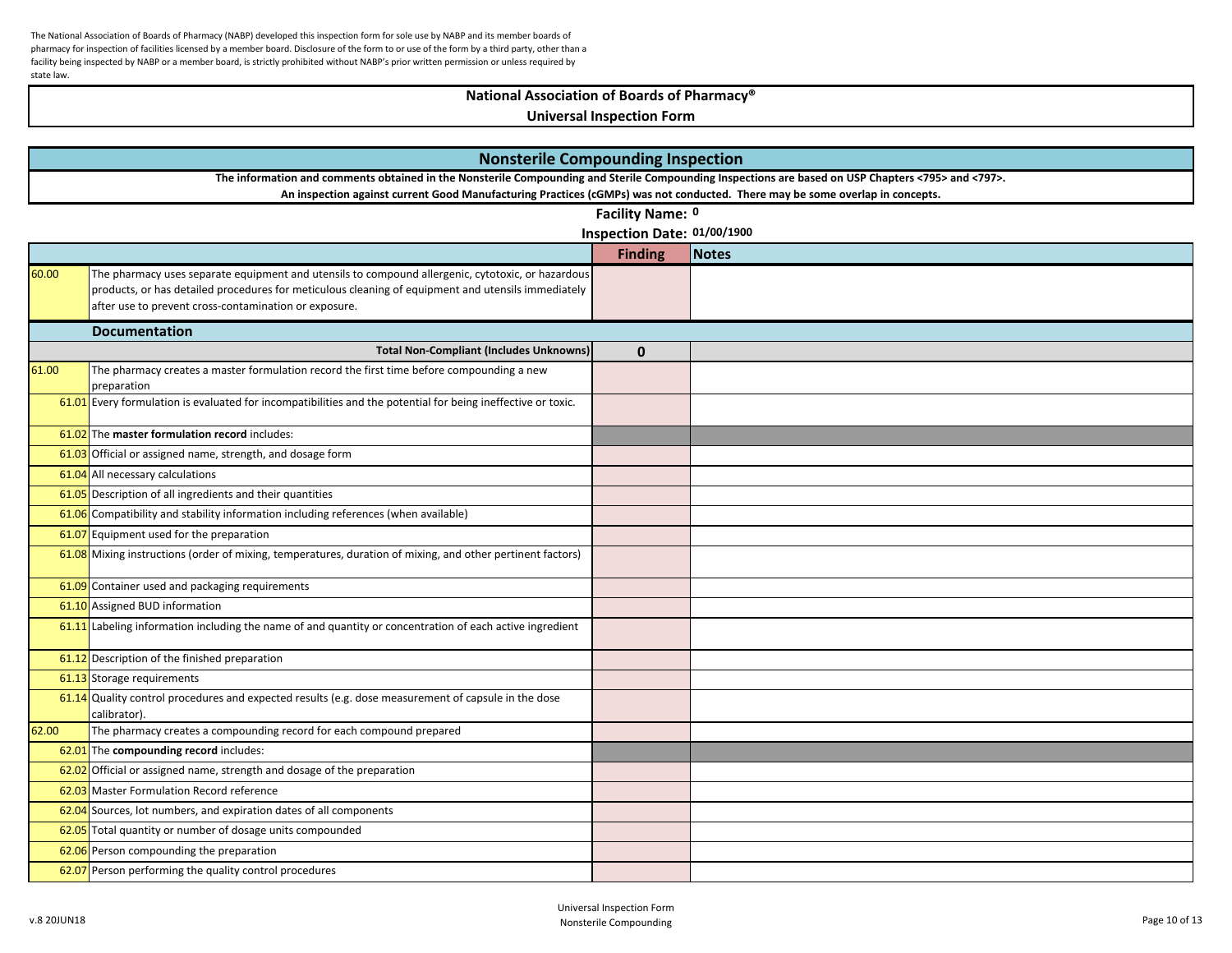# **National Association of Boards of Pharmacy®**

|       | <b>Nonsterile Compounding Inspection</b>                                                                                                                                                                                                                                                                                                                                                                                                                                                        |                             |              |  |
|-------|-------------------------------------------------------------------------------------------------------------------------------------------------------------------------------------------------------------------------------------------------------------------------------------------------------------------------------------------------------------------------------------------------------------------------------------------------------------------------------------------------|-----------------------------|--------------|--|
|       | The information and comments obtained in the Nonsterile Compounding and Sterile Compounding Inspections are based on USP Chapters <795> and <797>.                                                                                                                                                                                                                                                                                                                                              |                             |              |  |
|       | An inspection against current Good Manufacturing Practices (cGMPs) was not conducted. There may be some overlap in concepts.                                                                                                                                                                                                                                                                                                                                                                    |                             |              |  |
|       |                                                                                                                                                                                                                                                                                                                                                                                                                                                                                                 | Facility Name: 0            |              |  |
|       |                                                                                                                                                                                                                                                                                                                                                                                                                                                                                                 | Inspection Date: 01/00/1900 |              |  |
|       |                                                                                                                                                                                                                                                                                                                                                                                                                                                                                                 | <b>Finding</b>              | <b>Notes</b> |  |
|       | 62.08 Person who approved the preparation                                                                                                                                                                                                                                                                                                                                                                                                                                                       |                             |              |  |
|       | 62.09 Date of compounding                                                                                                                                                                                                                                                                                                                                                                                                                                                                       |                             |              |  |
|       | 62.10 Assigned internal identification number or prescription number                                                                                                                                                                                                                                                                                                                                                                                                                            |                             |              |  |
|       | 62.11 Description of the final preparation                                                                                                                                                                                                                                                                                                                                                                                                                                                      |                             |              |  |
|       | 62.12 Assigned BUD                                                                                                                                                                                                                                                                                                                                                                                                                                                                              |                             |              |  |
|       | 62.13 Duplicate label                                                                                                                                                                                                                                                                                                                                                                                                                                                                           |                             |              |  |
|       | 62.14 Results of quality control procedures (weight range of filled capsules, pH of aqueous liquids, etc.)?                                                                                                                                                                                                                                                                                                                                                                                     |                             |              |  |
|       | 62.15 Documentation of any quality control issues and any adverse reactions or preparation problems<br>reported by the patient or caregiver including investigation and recall, if appropriate                                                                                                                                                                                                                                                                                                  |                             |              |  |
|       | <b>Compounding Procedures</b>                                                                                                                                                                                                                                                                                                                                                                                                                                                                   |                             |              |  |
|       | <b>Total Non-Compliant (Includes Unknowns)</b>                                                                                                                                                                                                                                                                                                                                                                                                                                                  | $\mathbf 0$                 |              |  |
| 63.00 | The Master Formulation Record and the Compounding Record has been reviewed by the<br>compounder to ensure it is error free.                                                                                                                                                                                                                                                                                                                                                                     |                             |              |  |
| 64.00 | Compounding personnel ascertain that ingredients for compounded preparations are of the correct<br>identity and appropriate quality including a unit-by-unit inspection of the components.                                                                                                                                                                                                                                                                                                      |                             |              |  |
| 65.00 | The containers and closures selected meet USP standards (from container supplier).                                                                                                                                                                                                                                                                                                                                                                                                              |                             |              |  |
| 66.00 | Container selection determined by physical and chemical properties of the preparation.                                                                                                                                                                                                                                                                                                                                                                                                          |                             |              |  |
| 67.00 | Compounding personnel maintain good hand hygiene and wear clean and appropriate clothing for<br>the compounding being performed.                                                                                                                                                                                                                                                                                                                                                                |                             |              |  |
| 68.00 | Personnel don appropriate protective garb when performing compounding.                                                                                                                                                                                                                                                                                                                                                                                                                          |                             |              |  |
|       | 68.01 If hazardous compounding, personnel don appropriate protective garb when compounding.                                                                                                                                                                                                                                                                                                                                                                                                     |                             |              |  |
| 69.00 | Routine compounding procedures for batch preparation completed and verified according to written<br>procedures. Including: Calculations correct, weighing and measuring performed correctly, order of<br>mixing correct, compounding techniques performed correctly                                                                                                                                                                                                                             |                             |              |  |
| 70.00 | Procedures for in-process checks followed. These checks indicate that appropriate procedures and<br>packaging are followed for each step, including addressing pharmacist verification of steps<br>performed by non-pharmacists that includes visual inspection of product, and documentation of the<br>compounding accuracy is performed to ensure proper measurement, reconstitution and component<br>usage. Recommended: compounding accuracy checked by a person other than the compounder. |                             |              |  |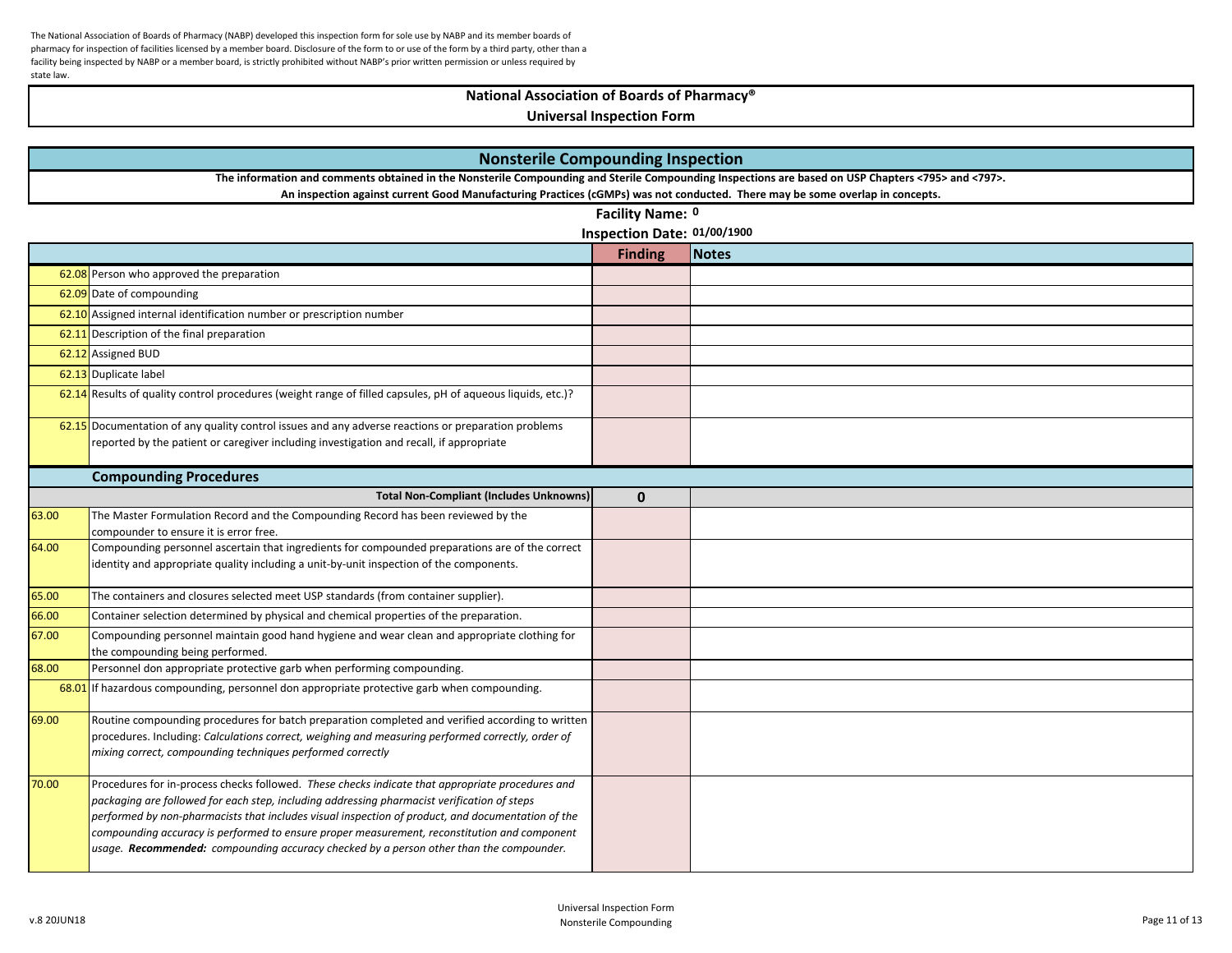## **National Association of Boards of Pharmacy®**

|       | <b>Nonsterile Compounding Inspection</b>                                                                                                                                                                                                                                                                                                                                                         |                             |              |  |
|-------|--------------------------------------------------------------------------------------------------------------------------------------------------------------------------------------------------------------------------------------------------------------------------------------------------------------------------------------------------------------------------------------------------|-----------------------------|--------------|--|
|       | The information and comments obtained in the Nonsterile Compounding and Sterile Compounding Inspections are based on USP Chapters <795> and <797>.                                                                                                                                                                                                                                               |                             |              |  |
|       | An inspection against current Good Manufacturing Practices (cGMPs) was not conducted. There may be some overlap in concepts.                                                                                                                                                                                                                                                                     |                             |              |  |
|       |                                                                                                                                                                                                                                                                                                                                                                                                  | Facility Name: 0            |              |  |
|       |                                                                                                                                                                                                                                                                                                                                                                                                  | Inspection Date: 01/00/1900 |              |  |
|       |                                                                                                                                                                                                                                                                                                                                                                                                  | <b>Finding</b>              | <b>Notes</b> |  |
| 71.00 | There are no deviations from the master formulation record, unless they are approved and deemed<br>appropriate by a pharmacist and a new master formulation record is created.                                                                                                                                                                                                                   |                             |              |  |
| 72.00 | There is a procedure for cleaning which is followed. After each preparation, daily tasks, monthly<br>tasks, etc.                                                                                                                                                                                                                                                                                 |                             |              |  |
| 73.00 | Personnel are appropriately garbed for protection when cleaning.                                                                                                                                                                                                                                                                                                                                 |                             |              |  |
| 74.00 | Compounding employees are using appropriate techniques. Inspector to observe compounding<br>procedures, documentation, appropriate garb, cleanliness of compounding area and equipment.<br><b>Compounding MUST be observed</b> , if compounding is not being performed at the time of survey,<br>mark as "Non-Compliant".                                                                        |                             |              |  |
|       | $74.01$ If compounding is not being performed at the time of survey, ask that a compounding pharmacist or<br>technician prepare a compound for you to observe the compounding process. If the pharmacy staff<br>refuses or is unable to perform compounding for you to observe, document on the "Denial of<br><b>Authorization</b> " form. List individual who signs the Denial of Authorization |                             |              |  |
|       | <b>Finished Preparation Release Checks and Tests</b>                                                                                                                                                                                                                                                                                                                                             |                             |              |  |
|       | <b>Total Non-Compliant (Includes Unknowns)</b>                                                                                                                                                                                                                                                                                                                                                   | $\mathbf{0}$                |              |  |
| 75.00 | The finished preparation is observed to appear as expected in the master formulation record and<br>documented.                                                                                                                                                                                                                                                                                   |                             |              |  |
| 76.00 | As appropriate, the final completed preparation assessed for quality control and is documented, such<br>as weight, mixing, clarity, odor, color, consistency, pH, and strength.                                                                                                                                                                                                                  |                             |              |  |
| 77.00 | There are established written processes that describe test or examinations conducted on the<br>compounded preparation (degree of weight variation in capsules, for example) to ensure uniformity<br>and integrity.                                                                                                                                                                               |                             |              |  |
| 78.00 | Preparations with extended BUDs that are not supported by testing data are sampled and tested for<br>physical, chemical, and microbiological characteristics.                                                                                                                                                                                                                                    |                             |              |  |
|       | 78.01 If any failed tests or discrepancies are observed, there is an investigation and appropriate corrective<br>actions taken before dispensing to patient                                                                                                                                                                                                                                      |                             |              |  |
|       | 78.02 If products being tested are dispensed or distributed before the test results are obtained, there is a<br>recall procedure if the test results indicate an issue.                                                                                                                                                                                                                          |                             |              |  |
| 79.00 | There are appropriate quality control procedures to monitor the output and to verify the<br>performance of compounding processes and equipment that may be responsible for causing<br>variability in the final compounded preparations. Review validation of equipment and personnel<br>performance documentation.                                                                               |                             |              |  |
| 80.00 | Labels on immediate patient-specific containers include identifiers for the persons preparing the<br>compound and performing the final verification, BUD, an indication that this is a compounded<br>preparation, special requirements for storage, and appropriate packaging and labeling of hazardous<br>materials.                                                                            |                             |              |  |